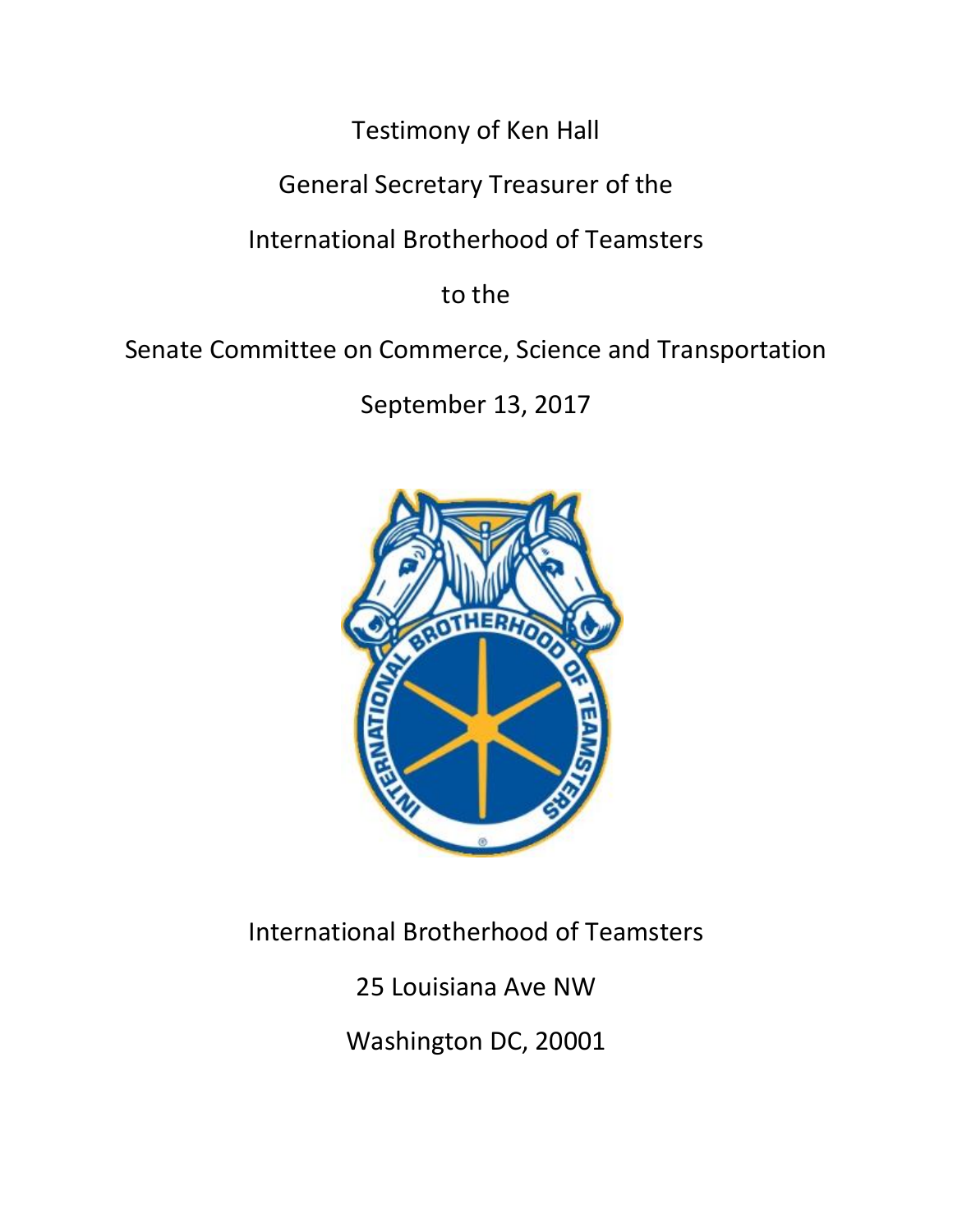Testimony of Ken Hall – General Secretary Treasurer of the International Brotherhood of Teamsters

Chairman Thune, Ranking Member Nelson, Senator Peters, members of the Committee, thank you for the opportunity to testify before you today on an issue that is of vital importance to American workers.

My name is Ken Hall. I am the General Secretary Treasurer of the International Brotherhood of Teamsters. The Teamsters Union is the nation's largest transportation union, representing workers in almost every transportation industry. Teamster members could be delivering anything from bakery goods to concrete, palletized material to your latest online package - or getting you to work on time and safely transporting your kids to school.

While nearly 600,000 of our 1.4 million members turn a key in a truck to start their workday, the issues we will be discussing today don't just impact those who drive vehicles for a living. A future that includes partial and fully autonomous vehicles could also change the nature of work for those in nearly every part of the transportation industry in our country.

Planning for the future and incorporating new technologies into our members' daily lives is not new to me or to my Union. In addition to my duties as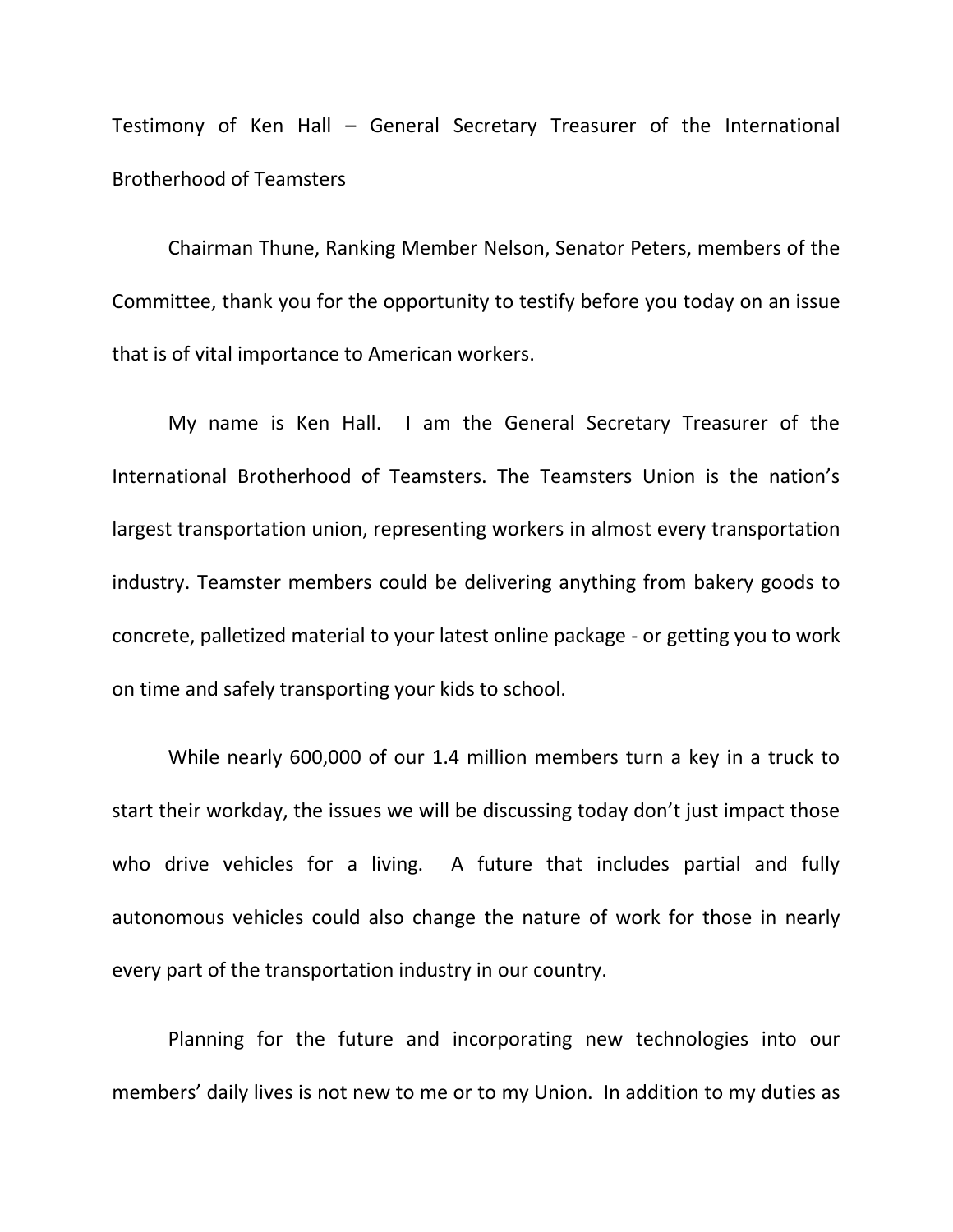General Secretary Treasurer, for over twenty years I also served as director of the union's package division. In this position I ran the Teamsters daily interactions with UPS, under the single largest collective bargaining agreement in North America.

The issues facing the 250,000 Teamsters who work for UPS are inextricably tied to the incorporation of new technology. The logistics industry as a whole has changed extraordinarily over time and Teamsters have been in the thick of it. We have strived to balance the incorporation of countless pieces of new technology into the workplace while ensuring that workers are guaranteed a right to avoid harassment and to always feel safe on the job. My career has shown me that new technologies can exist in an environment where workers are still taken care of. But it takes strong and aggressive action from those workers to make sure that happens.

Self-driving vehicles have the potential to change the transportation industry as we know it. That can be for the better or for the worse depending on the actions that this committee, workers, and others take in guiding their implementation onto our roads. It is incumbent upon the members of this committee to help ensure that workers are not left behind in this process. It is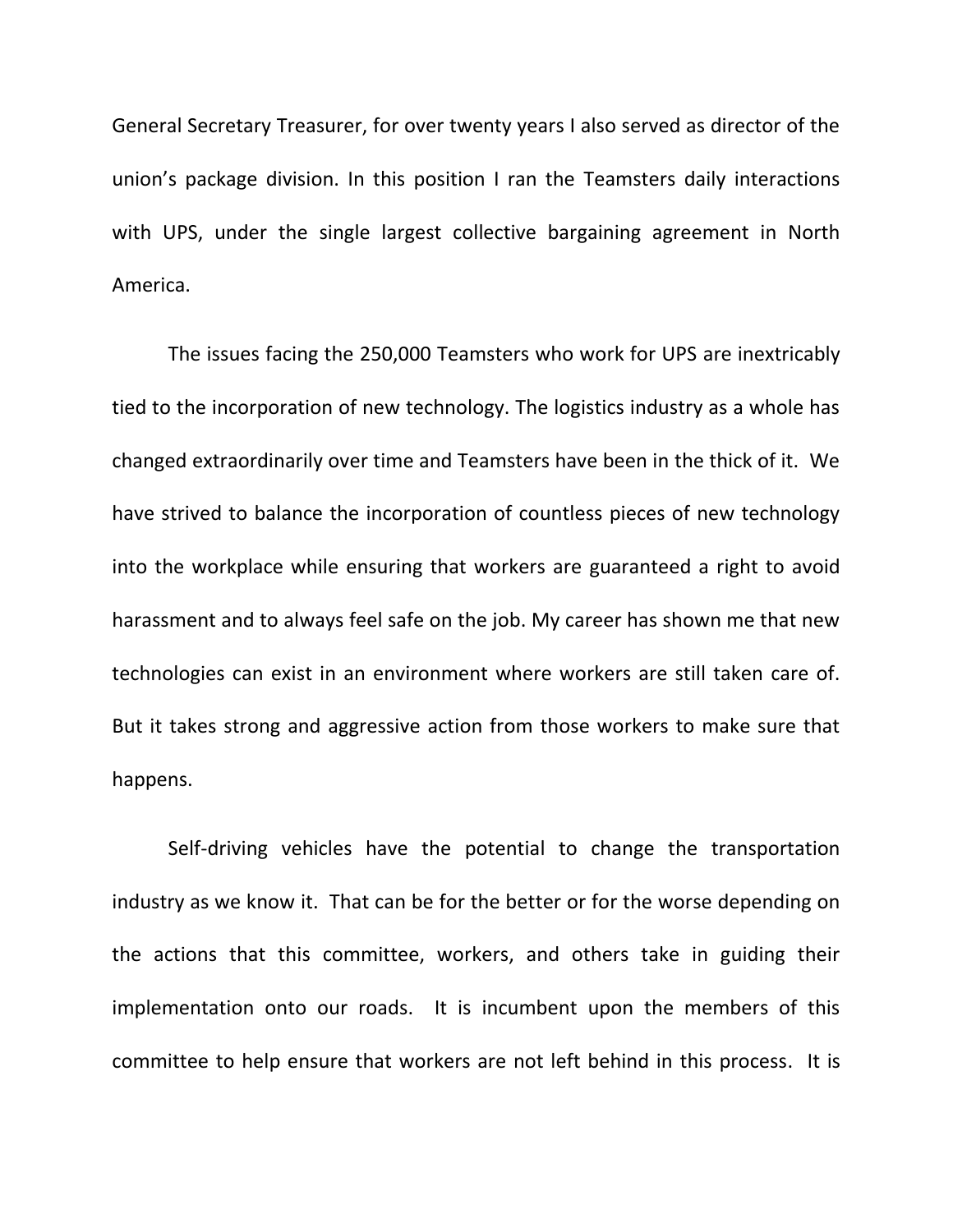essential that American workers are not treated as guinea pigs for unproven technologies that could put their lives at risk.

The issues facing autonomous commercial trucks are fundamentally different, and potentially more calamitous than those facing passenger cars, and warrant their own careful consideration. The consequences for getting this wrong could be deadly both for workers and other drivers on the roads. The public discussion in Congress on autonomous vehicles has tended to focus on the impact of small personal cars on our daily lives - increasing mobility for the disabled, and alleviating congestion in our cities. These are all important topics. But taking a cookie cutter approach in dealing with those issues and applying it to heavy vehicles is reckless.

For instance, I have yet to hear a serious discussion about how we will make sure an 80,000 pound automated truck will be able to maneuver around a warehouse or drop yard and not injure the countless workers also occupying that same space. Or how we would make sure that the rules governing a driver's training requirements would be updated the moment one of these new vehicles is put on the road. And we haven't gotten to the largest issue of them all, the potential impact on the livelihoods and wages of millions of your constituents.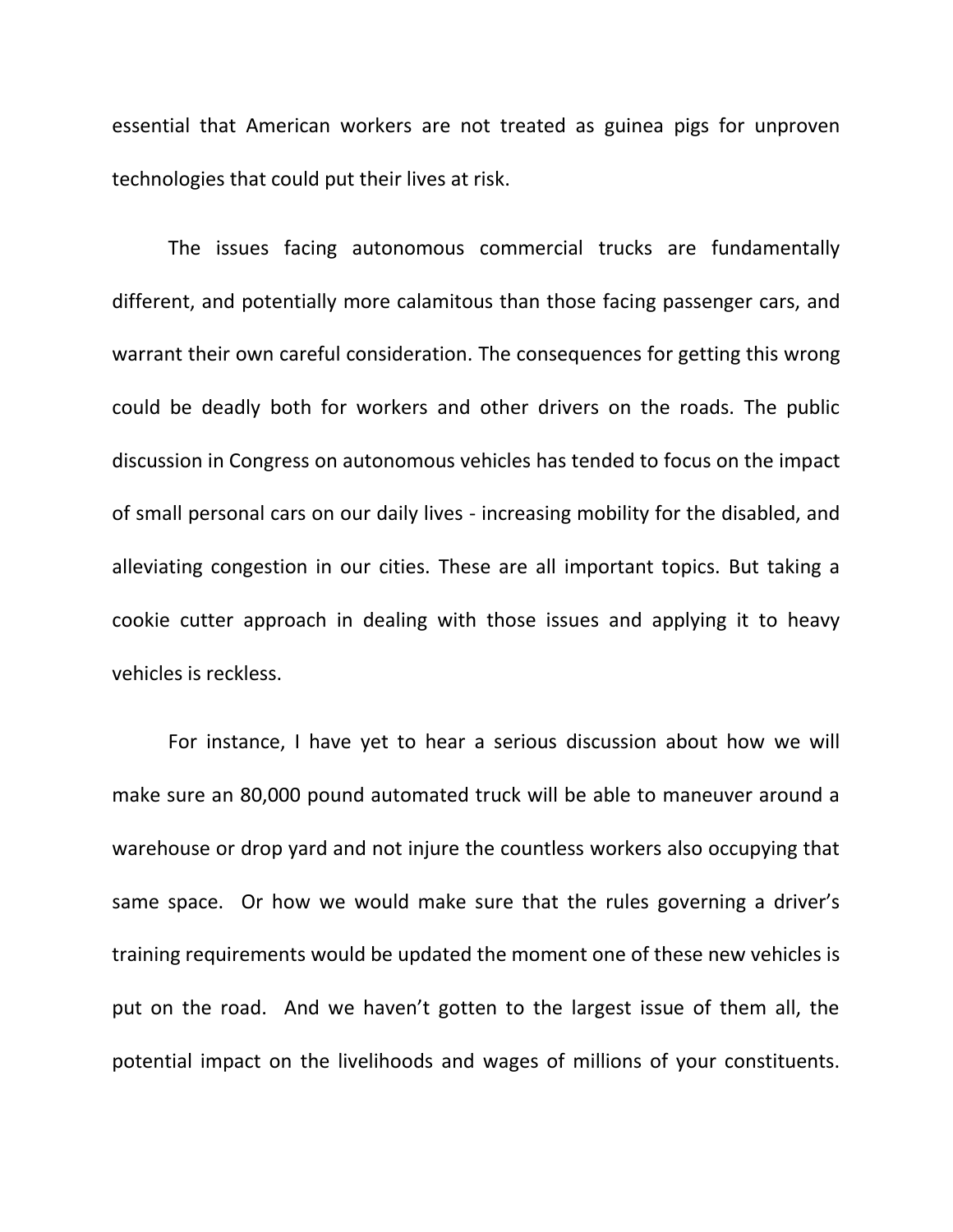These issues should be considered carefully and deliberately at the outset of this discussion, not after the fact.

For all of the discussion here about the potential benefits that may accompany this technology, I urge you to consider these possibilities with a healthy dose of realism. When you hear manufacturers tell you that a list of strong safety metrics will translate into effortless deployment on the roads, I urge you to recall some of the other issues that this committee has so furiously worked on this year.

This committee has spearheaded investigations into VW knowingly cheating its customers out of emission benefits. The airbag manufacturer Takata knowingly sold defective airbags that have claimed the lives of American citizens. Market forces did not convince these companies not to cheat and push the envelope past what was safe. And that same mentality is a constant factor in the trucking space where margins are consistently tight and competition is fierce. The fear of many transportation workers is that absent strong action and guidance from this committee and others, a new generation of autonomous vehicles will provide limitless opportunity for this same pattern of reckless behavior.